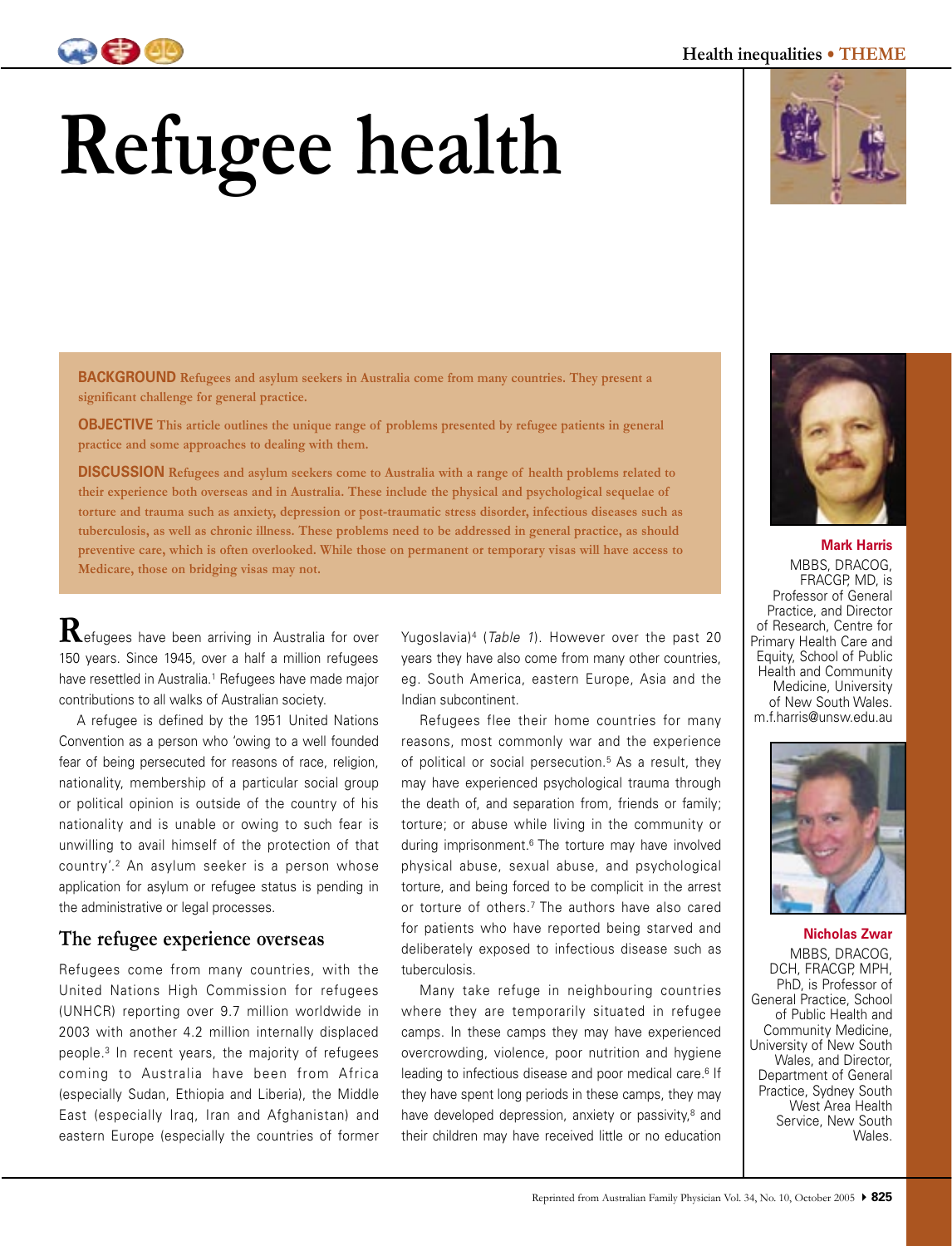and suffer psychological problems as a result.<sup>9,10</sup>

 Australia's humanitarian program comprises offshore resettlement for those overseas, and onshore protection for those who arrived on temporary visas or unauthorised and who claim protection.<sup>11</sup> Offshore entrants through Australia's Refugee and Humanitarian Program are screened abroad (often in refugee camps with the assistance of UNHCR) and then brought to Australia. They may then be offered permanent or temporary visas. Onshore applicants may come on visitors' visas and then either declare asylum or overstay their visas. A small number seek entry via boat or other means. The latter may have experienced severe hazards during their passage to Australia and may have suffered abuse in transit.

## **Table 1. Humanitarian visa grants to Australia by country of birth 2003–20044**

| Country<br>of birth | Number of humanitarian<br>visas granted |
|---------------------|-----------------------------------------|
| Sudan               | 6147                                    |
| Iraq                | 1400                                    |
| Afghanistan         | 933                                     |
| Ethiopia            | 690                                     |
| Iran                | 375                                     |
| Liberia             | 368                                     |
| Yugoslavia FR       | 322                                     |
| Sierra Leone        | 287                                     |
| Congo               | 226                                     |
| Somalia             | 185                                     |
| Others              | 789                                     |

#### **Case study 1**

AB is a refugee from an African country. Both his parents are dead – his father having being killed during the war and his mother soon after. He has lost contact with his sister who is his only sibling. He has hearing loss from exposure to reports from gun shots, present since he was kidnapped by rebels for 9 months. He has a history of being tortured and forced to work for the military carrying arms and acting as a courier. His torture consisted of being repeatedly beaten with sticks on both sides of his body, especially his lower back and pelvis. He was also sexually assaulted. This has left him with significant physical and psychological problems.

## **Life in Australia**

Refugees arriving through the offshore humanitarian program are brought here by the Australian government and assisted to settle in Australia. Refugees with temporary or permanent visas have access to a Medicare card, the Pharmaceutical Benefits Scheme (PBS) and Centrelink benefits.12 However they may still face difficulties with language, finding a job and long term accommodation. They are likely to be concerned about their families or friends in their home country who may continue to suffer war or persecution. They may also find it difficult to adjust to life in Australia after a prolonged period as a refugee. Those on temporary visas (who may also be 'on shore applicants') face an uncertain future once their visa expires (usually after 3 years).<sup>13</sup>

 Asylum seekers on bridging visas living in the community in Australia face a very uncertain future not knowing if they will be successful in attaining refugee status or if they will be deported. This uncertainty may continue for many years as they are assessed by the Immigration Department, Refugee Tribunal, the courts, and the Minister for Immigration. Many will succeed in obtaining permanent residence in the long term.

 Those refugees in detention centres are the most 'visible' group in the Australian media. During detention inmates are subject to uncertainty, isolation and lack of activity. The Human Rights and Equal Opportunity Commission also found 'evidence of violence between detainees, within families, as well as between detainees and custodial officers' and concluded that there was 'considerable tension created by the regime of control necessary to implement the policy of mandatory detention. Evidence suggests that the indeterminacy of detention makes detention considerably more difficult to endure'.14

## **Health problems**

Many refugees suffer from psychological symptoms related to their experience of torture and trauma in their own countries.15 They may feel intense anxiety, have nightmares and poor sleep, or show signs of depression. They may complain of poor concentration, heightened arousal and loss of memory – important signs of post-traumatic stress disorder.<sup>16</sup> Children often suffer prolonged psychological distress after resettlement.17 In Australia, these psychological problems may be compounded by the effects of detention, discrimination, lack of social support and unemployment.<sup>18</sup>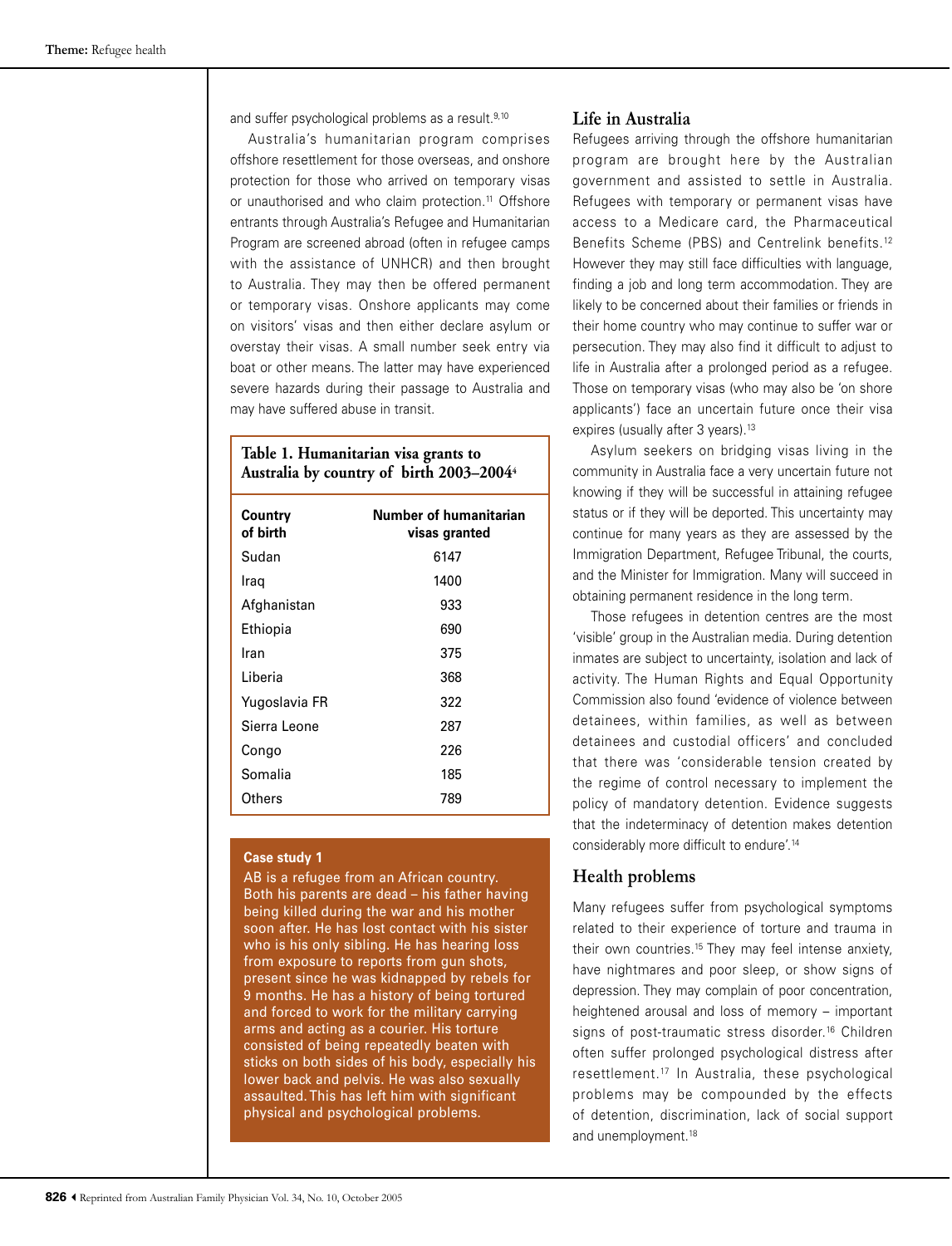Some refugees have physical sequelae of torture or trauma which may not have received adequate medical attention in their countries of origin. These sequelae include mal-united fractures, osteomyelitis, epilepsy or deafness from head injuries, or nonspecific musculoskeletal pain or weakness.19 In rape victims, in addition to the psychological sequelae of rape, there may be a risk of HIV or other sexually transmitted infections.

 Infectious and nutritional diseases are common among refugees, although the prevalence varies according to their country of origin.<sup>20</sup> These may include tropical infections such as malaria, parasitic infections (eg. intestinal helminthes, hookworm, ascaris lumbricoides, trichuris trichiura, schistosomiasis, strongyloides, amoebiasis, and giardia), HIV, hepatitis A, B and C, and tuberculosis.21 People from sub-Saharan Africa have particularly high rates of tropical infections, and guidelines for screening have been published.22

#### **Case study 2**

CD and EF, and their three children aged 8, 5 and 2 years, are refugees from a camp in Tanzania where they have lived for the past 3 years since fleeing civil war in their native country of Burundi. The children have all had recurrent episodes of fever treated as malaria in the camp. The younger two children are malnourished. No immunisation records are available. Predeparture screening was limited to chest X-ray for those over 11 years, HIV tests for those over 15 years, and hepatitis B and syphilis serology for pregnant women.

Refugee patients may also suffer a wide range of chronic illnesses including hypertension, heart disease and diabetes in proportions similar to the rest of the community.23 Peptic ulcer disease due to Helicobacter  $pylori$  infections is common.<sup>24</sup> These conditions may be complicated by their psychological conditions. For asylum seekers it is compounded by their lack of access to primary health care causing delays in access to treatment.

## **Managing refugees and asylum seekers in general practice**

The New South Wales Refugee Health Service developed guidelines for managing survivors of torture and refugee trauma.<sup>25</sup> The guidelines identify six roles for general practice care:

- identification of patients who may have experienced torture and/or traumatic experiences
- understanding of the context in which torture and refugee trauma may have occurred, and the impact on the individual, family and community
- assessment of the physical and mental health problems of torture and refugee trauma survivors
- working with the patient to develop a management plan
- referral to appropriate services, and
- awareness of the impact of these issues on the treating GP.

As the first two suggest, GPs need to be sensitive to these issues, which may not be raised by the patient or associated in their mind with their current problem. This is especially important for older refugees whose experiences may be recalled at times of illness or disability. Patients may be reluctant to talk; it is important not to force the patient to relive their experience unless adequate support is available.

 As a result of their experiences overseas and in Australia, refugees may be mistrustful of governments and reluctant to be referred to government services. The patient may need to be reassured about confidentiality. It is important to consider that the patient may have received torture involving surgical or dental procedures such as applying electricity to broken teeth, and that physical examination or surgical or dental procedures may rekindle these experiences and fears.

 Use of interpreters is always important, even when patients have some limited English, to ensure there is adequate understanding on both sides. It is especially important where there is a traumatic history or where the situation is emotionally charged. There is risk in involving family or friends to both confidentiality and the accuracy of translation. For patients requiring a full assessment, an onsite interpreter may be arranged through local community health services. However this may be very difficult to arrange. While having an interpreter on site is ideal, a telephone interpreter together with a speakerphone is an invaluable aid. Telephone or onsite interpreting may be accessed through the Translating and Interpreting Service (TIS), a national government service available throughout Australia 24 hours a day 7 days a week (131 450). This service is available free to GPs.

 Assessment of both physical and mental health problems is likely to take longer with refugee patients. It is important that there is sufficient time for the consultation, especially if an interpreter is to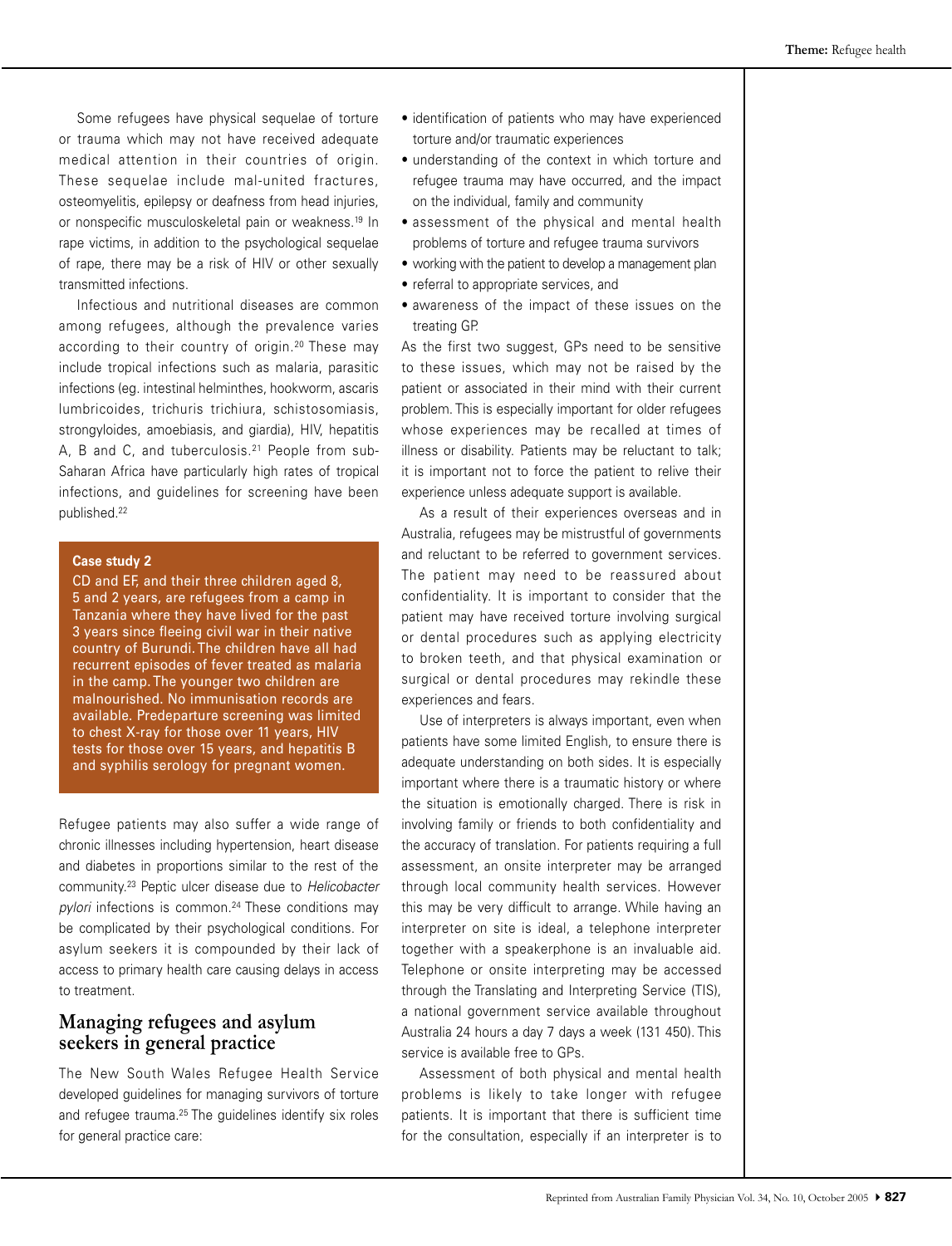be used. This should include assessment for infectious diseases, including where appropriate, screening for hepatitis B and C, and tuberculosis.26 (Applicants whose tuberculosis has been treated, as well as those with previous but now nonactive tuberculosis, are required to make a formal 'health undertaking' which requires follow up27). Initial screening, especially for patients from sub-Saharan Africa, is time consuming and GPs may wish to contact their public health units, refugee or migrant health service (where available) for advice and assistance.

 Patients should also be assessed for chronic diseases such as hypertension or diabetes.23 Sensitivity may be required in relation to the gender of the patient and doctor, especially for physical examination. This may be because of religious or cultural requirements, or previous sexual abuse.

#### **Case study 3**

HI is an asylum seeker from the Middle East. She reports having been assaulted by her husband before leaving her country. She has not had contact with her family including her siblings and other children. While in a neighbouring country, she was hit by a motor vehicle, which she thinks was driven by a friend of her husband. She fell and injured her left knee and head. She has persistent symptoms of depression. In managing her depression it is important to consider her fear of being 'found' by her husband and her reluctance to accept referral to other services as a result.

Preventive care is often overlooked – especially immunisation, lifestyle risk factors and screening for cancer and vascular disease.28 Nutrition, growth and development in children should be reviewed, and immunisation status checked and recorded.<sup>29</sup> Smoking may be a particular problem, especially in men. Dental problems, often as a consequence of poor nutrition and absence of previous dental care, are particularly common among refugees, and private dental care may not be affordable.30

 Those asylum seekers in Australia who are not on permanent or temporary visas are ineligible to receive medical services through Medicare (including investigations), the PBS, or free access to public hospital care. This may occur if they delayed claiming asylum for more than 45 days after their arrival, or if they have appealed their case to the Refugee Review

Tribunal or the courts. In exceptional circumstances, asylum seekers can receive help from the Asylum Seekers Assistance Scheme (ASAS) – a commonwealth government scheme administered by the Red Cross.31 Primary health services for asylum seekers exist in most states, staffed by volunteer medical staff, which provide some primary health care for asylum seekers. If such patients present to public hospitals, they are likely to be billed and may require a financial guarantor in order to be seen. This increases anxiety and unwillingness to present to hospitals.

#### **Case study 4**

A 6 year old asylum seeker from South America sustained a fractured humerus following a fall from a bicycle. His family took him to a hospital emergency department where he was X-rayed and his arm put in a sling. After follow up in the orthopaedics OPD, his family were issued with a bill for \$1400. The hospital debt collectors pursed the family by mail and phone, although it was clear the family could not pay. Subsequently the family was afraid to go to hospital when the boy's grandmother had a fall and sustained a fractured wrist. They were very worried about the impact of their debt on their application for residency with the immigration department.

## **Advocacy**

The medical profession, including The Royal Australian College of General Practitioners have played an important role in advocating for the rights of refugees in Australia by participating in the submission to the Human Rights and Equal Opportunity Commission on children in detention and raising.10 It has also joined the other medical colleges in speaking out about the mental health assessment and care in detention centres, and access of the asylum seekers living in the community to primary health care.

#### **Resources**

- Translating and Interpreting Service: 131450. Doctors' priority line: 1300 131 450 www.immi.gov.au/tis/
- RACGP Refugee and Asylum Seeker Resource Centre provides publications, contact details and useful links including support organisations to provide assistance with asylum seekers' health needs: www.racgp.org. au/refugeehealth/
- NSW Refugee Health Service: Managing survivors